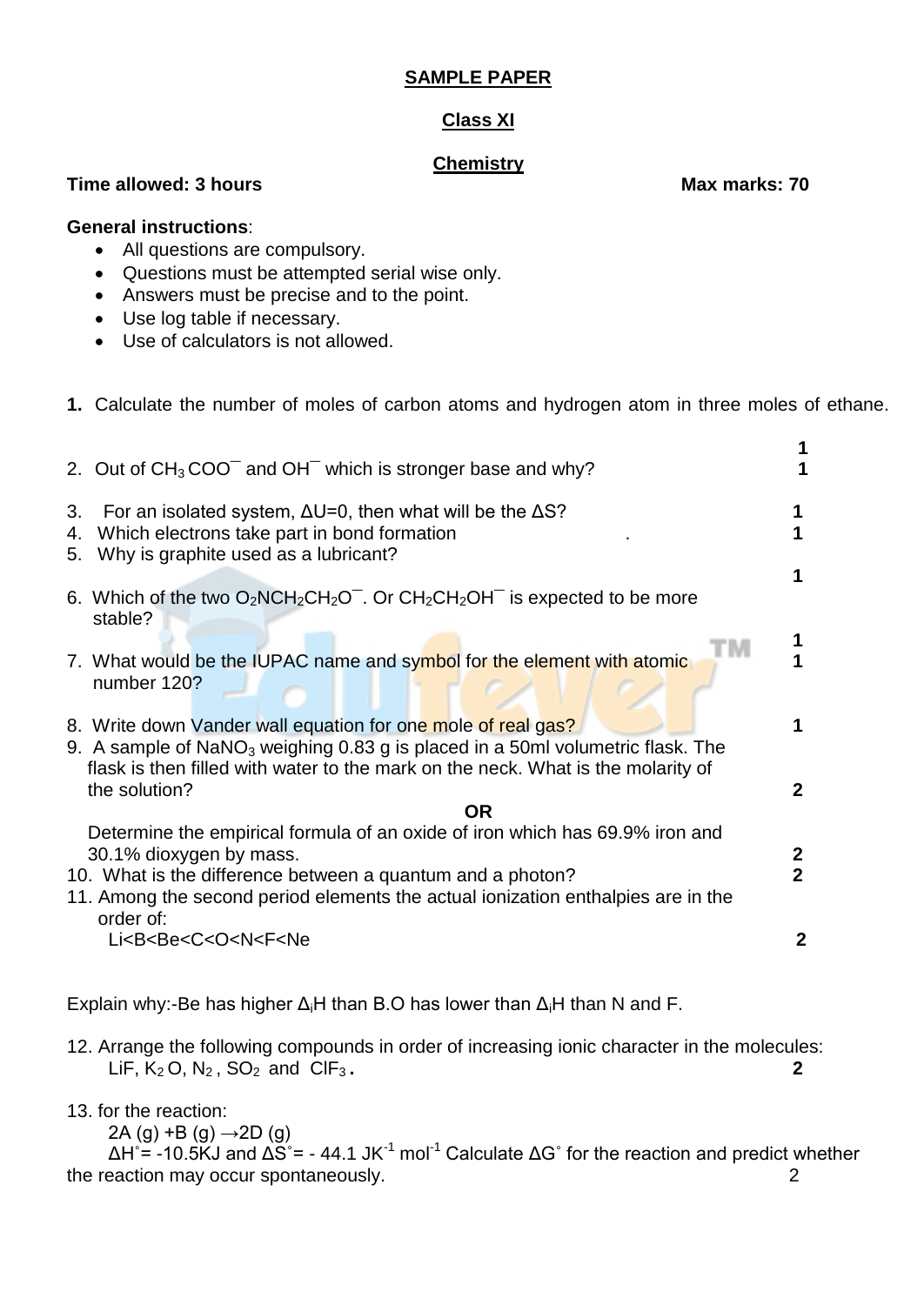14. What is meant by conjugate acid base pair? Find the conjugate acid/base for the following:  $HNO<sub>2</sub>$ ,  $CN<sub>1</sub>$ , , **2** 15. We do not see a car moving as a wave on the road. Why? **2** 16. Would you expect the second electron gain enthalpy of O as positive, more –ve or less –ve than the first. Justify your answer**. 2** 17. How many electrons in an atom may have the following quantum numbers: 1.n=4,  $m = -1/2$ 2. n=3, l=0 **1+1=2** 18. In sulphur estimation 0.157 g of an organic compound gave 0.4813g of BaSO4. What is the percentage of sulphur in the organic compound? **2** 19. Although geometries of NH<sub>3</sub> and H<sub>2</sub>O molecules are distorted tetrahedral, bond angles in water is less then that of ammonia. Discuss.  **2** 20. (i) Density of gas is found to be 5.46g/dm<sup>3</sup> at 27°C at 2 bar pressure. What will be its density at STP. **3** (ii) Critical temperature for  $CO_2$  and  $CH_4$  are 31.1°C and -81.9°C respectively. Which of these has stronger intermolecular forces and why? **2+1=3** 21. Calculate the enthalpy change for the process:  $CCl<sub>4</sub>(g) \rightarrow C(g) + 4Cl(g)$ And Calculate bond Enthalpy of C-Cl in  $\text{CCI}_4(q)$ TМ ΔvapH˚ (CCL4)=30.5 KJ/mol  $\Delta_f H^{\circ}_{(CC|4)} = -135$  KJ/mol  $\Delta$ <sub>a</sub> H<sup>°</sup><sub>(c)</sub>=715.0 KJ/mol Δa H˚(CCl2)=242 KJ/mol**. 3**

22. Equilibrium constant Kc for the reaction:  $N_2(g) + 3H_2(g)$  2NH<sub>3</sub>(g) at 500K is 0.061.

At particular time analysis shows that composition of the reaction mixture is 3.0 mo/L N<sub>2</sub> 2.0 mol/L NH3. Is the reaction at equilibrium? If not in which direction does the reaction tend to proceed to equilibrium and why? **3**

- 23. (i) Find the oxidation state of P in  $NAH_2PO_4$ . (ii) What is the function of salt bridge in electrochemical-cell? **1+2 OR** Complete and balance the following equation.  $MnO<sub>4</sub><sup>-</sup> +H<sub>2</sub>S \rightarrow Mn<sup>2+</sup> +S$  (acidic medium) 3
- 24. (i) Write IUPAC names of following:

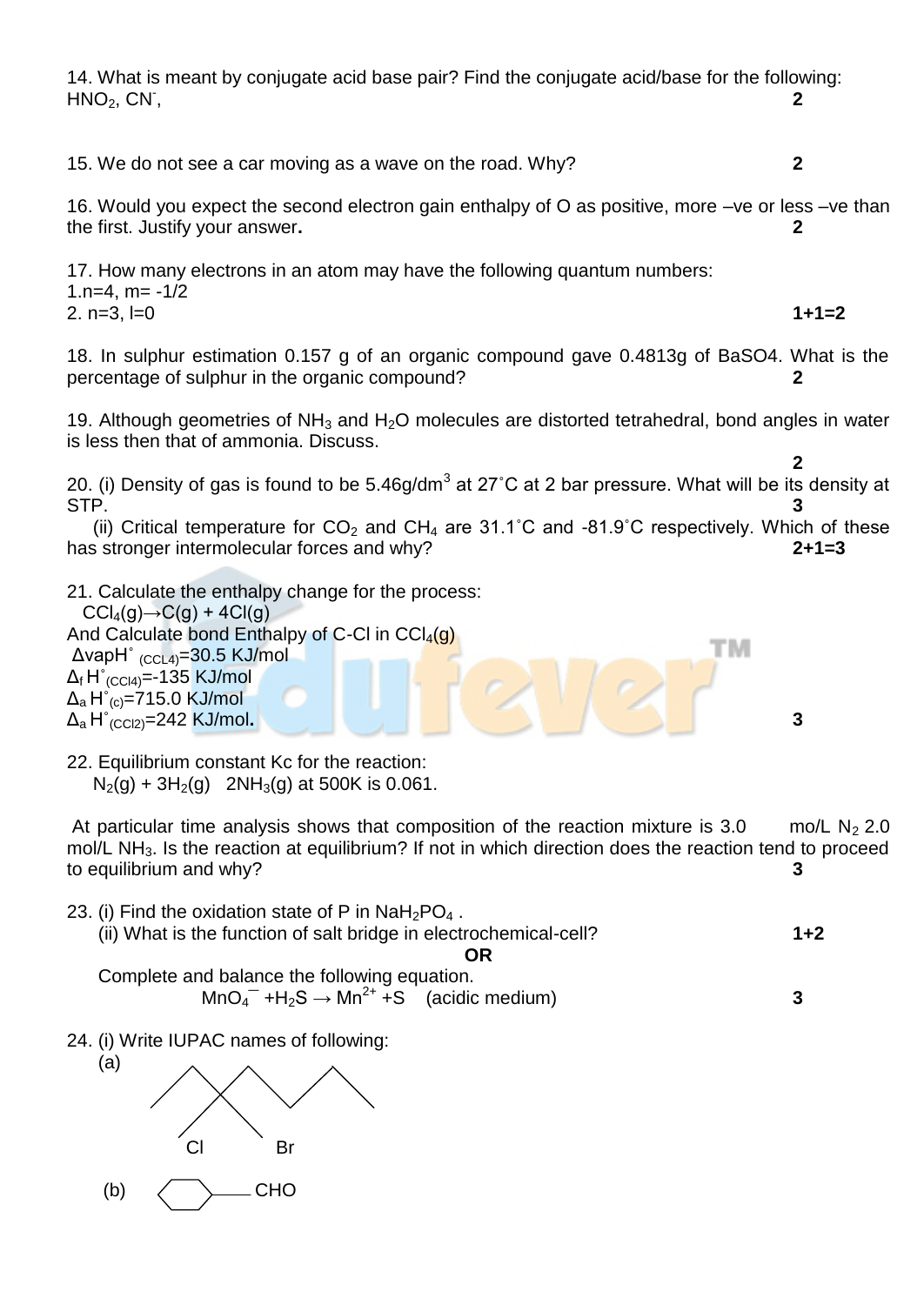| (ii) Write bond line formula of isopropyl alcohol.                                                                                                                                                                                                                                                                                                                                                                                                   | $2 + 1 = 3$     |
|------------------------------------------------------------------------------------------------------------------------------------------------------------------------------------------------------------------------------------------------------------------------------------------------------------------------------------------------------------------------------------------------------------------------------------------------------|-----------------|
| 25. Arrange the following:<br>i)CaH <sub>2</sub> , BeH <sub>2</sub> and TiH <sub>2</sub> in order of increasing electrical conductance?<br>ii) H-H, D-D and F-F in order of increasing bond dissociation enthalpy.<br>iii) NaH, MgH <sub>2</sub> and H <sub>2</sub> O in order of increasing reducing property?                                                                                                                                      | $1+1+1=3$       |
| 26. Carbon monoxide gas is more dangerous than carbon dioxide gas. Why?                                                                                                                                                                                                                                                                                                                                                                              | 3               |
| 27 1. Draw the resonance structure for $CH_3-CH=CH-CH3$<br>Using curve arrow notation.<br>ii) Name the best and latest technique for isolation, purification and<br>Separation of organic compounds.<br>28. (i) State as to why:<br>(a) Aqueous solution of $Na2CO3$ is alkaline.<br>(b) BaO is soluble but $BaSO4$ is insoluble in water.<br>(ii) Draw structure of $BeCl2$ (vapour).<br>(iii) Complete the following:<br>$KO_2 + H_2O \rightarrow$ | $2 + 1 = 3$     |
| a)<br>$Na(s) + H_2O \rightarrow$<br>b)                                                                                                                                                                                                                                                                                                                                                                                                               | $2 + 1 + 2 = 5$ |
| <b>OR</b>                                                                                                                                                                                                                                                                                                                                                                                                                                            |                 |
| (I) What happens when:<br>(a) Sodium peroxide dissolves in water.<br>(b) Gypsum is heated to 393 K.<br>(ii) Account for the following:<br>(a) Lithium salts are commonly hydrated and those of other alkali metal ions are usually<br>anhydrous.                                                                                                                                                                                                     | TΜ              |
| (iii) What do you understand by the term 'autoprotolysis' of water? What is its<br>significance?                                                                                                                                                                                                                                                                                                                                                     | $1+1+1+2=5$     |
| 29. (i) Give reasons for the following:<br>(a) Concentrated $HNO3$ can be transported in aluminium container.<br>(b) Atomic radius of Ga is lower than that of Al.<br>(ii) What happen when $B_2H_6$ (diborane) is heated with excess of ammonia?<br>(iii) Describe inert pair effect with reference to $13th$ group.                                                                                                                                | $2+1+2=5$       |
| <b>OR</b>                                                                                                                                                                                                                                                                                                                                                                                                                                            |                 |
| (i) Give reasons:<br>(a) Which is the most stable form of carbon?<br>(b) Lead is known not to form Pbl <sub>4</sub><br>(c) B-F bond length in $BF_3$ (130pm) and $BF_4$ (143pm) differ.<br>(ii) What happened when:<br>(a) Borax is heated strongly.<br>(b) CO is being heated with ZnO.                                                                                                                                                             | $3 + 2 = 5$     |
| 30. i) Arrange the following: HCI, HBr, HI, HF in order of their decreasing<br>reactivity towards alkenes.                                                                                                                                                                                                                                                                                                                                           |                 |

- ii) How ethylene can be converted into ethane?
	- iii) Define heat of hydrogenation?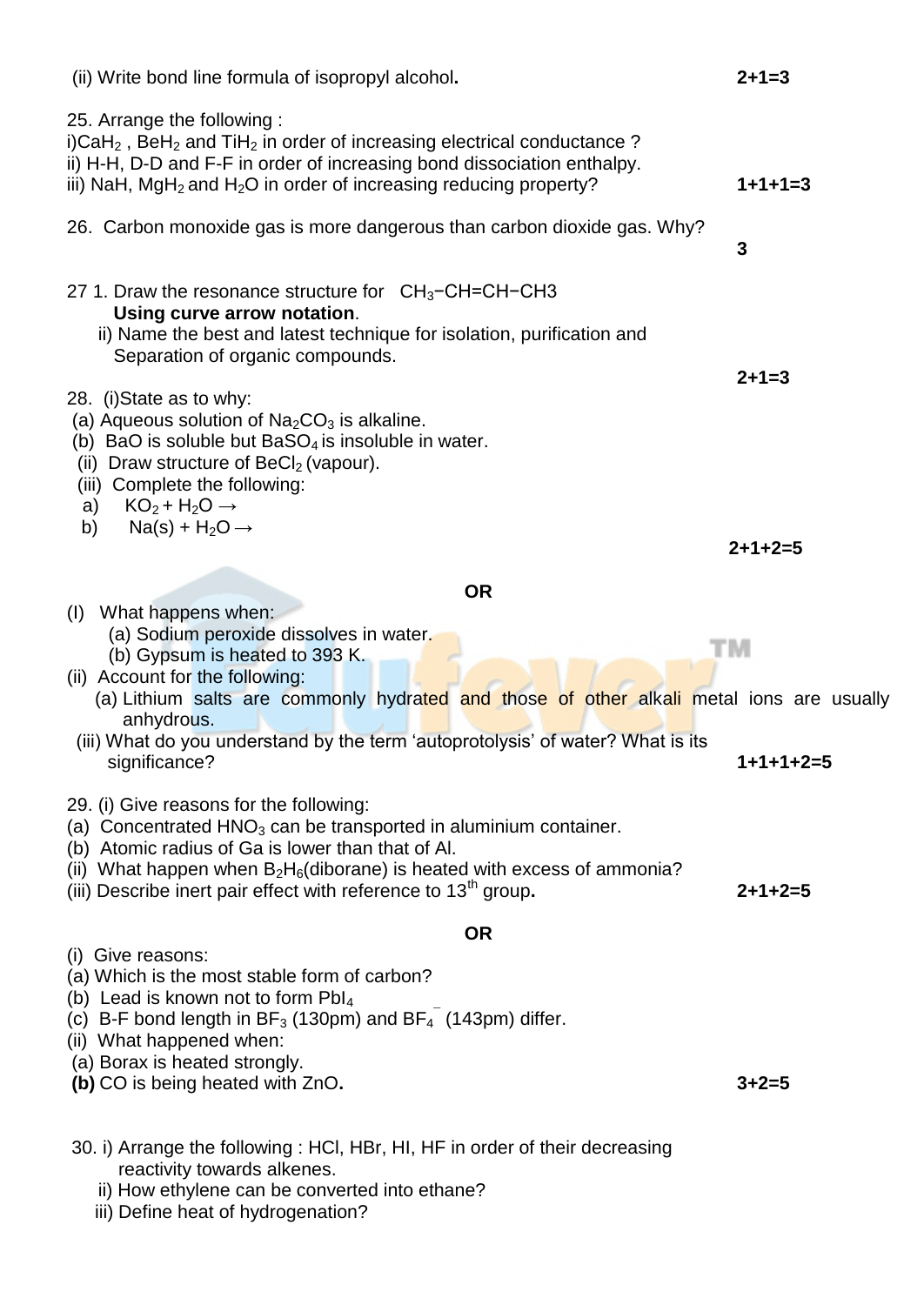iv) Why is wurtz reaction not preferred for the preparation of alkanes containing odd number of carbon atoms? Illustrate your answer by taking an example.

 **1+1+1+2=5**

#### *OR* OR

- i) What effect does branching of an alkane chain has on its boiling point?
- ii) Define Ozonolysis Reaction?
- iii) Define cracking?
- iv) Why benzene is extra ordinary stable though it contains three double bonds?
- v) Why Nitro-benzene doesn't undergo Friedel-Craft alkylation? **1+1+1+1+1**

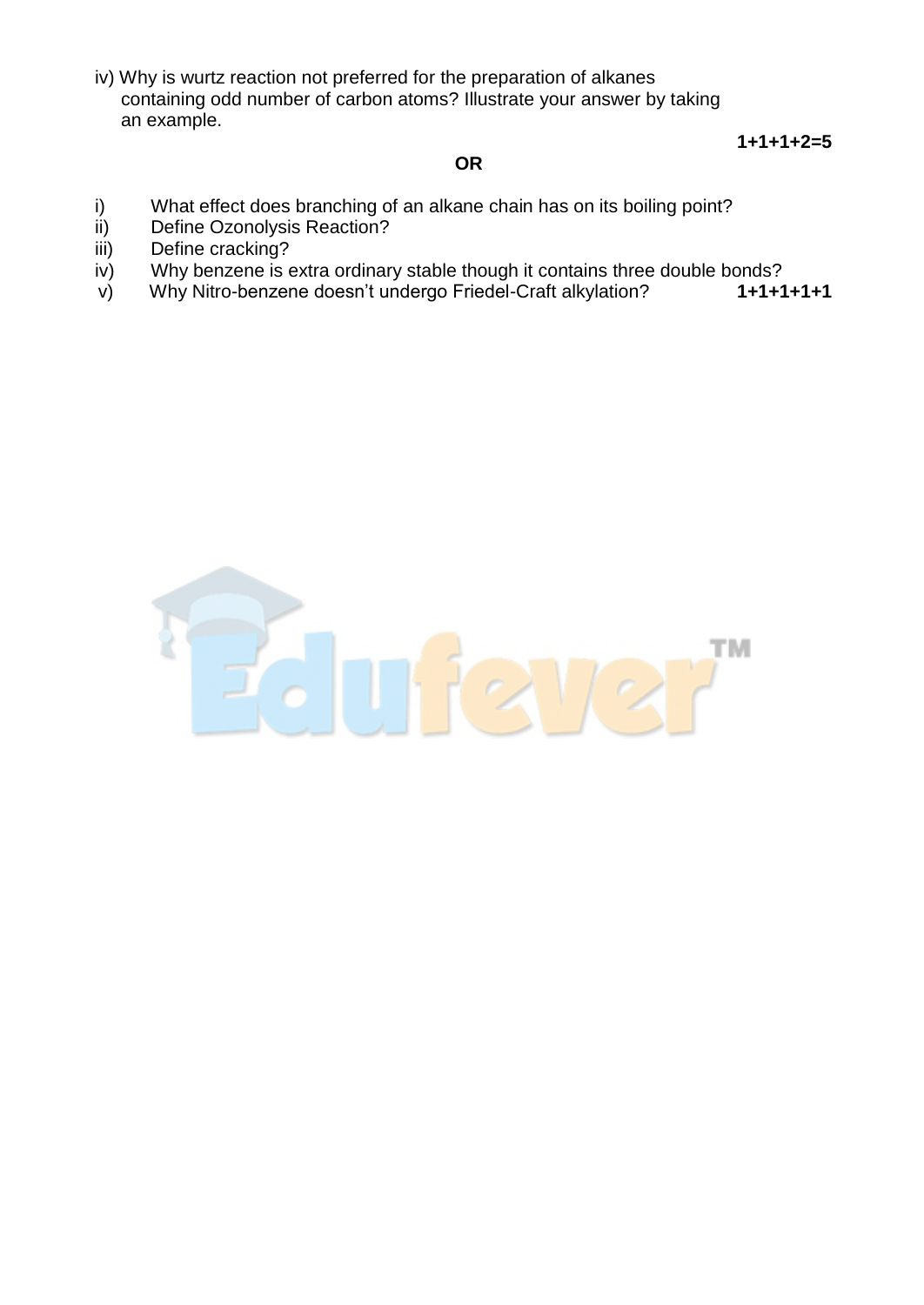|                 |                                       |          |         |                |     | Long    | Total          |
|-----------------|---------------------------------------|----------|---------|----------------|-----|---------|----------------|
| S.No            | Chapters                              | V.S.A    | S.A     |                | S.A | Answers | <b>Marks</b>   |
| 1               | Some basic concepts of chemistry      |          |         | $\overline{2}$ |     |         | 3              |
| $\overline{2}$  | <b>Structure of Atom</b>              | $1 + 1$  | $2 + 2$ |                |     |         | 6              |
|                 | Classification of Elements and        |          |         |                |     |         |                |
| 3               | Periodicity in property               |          | $2 + 2$ |                |     |         | 4              |
|                 | <b>Chemical Bonding and Molecular</b> |          |         |                |     |         |                |
| 4               | <b>Structure</b>                      | $\Omega$ |         | $\overline{2}$ | 3   |         | 5              |
| 5               | <b>States of Matter</b>               |          |         |                | 3   |         | 4              |
| 6               | Thermodynamics                        |          |         | $\overline{2}$ | 3   |         | 6              |
| 7               | Equilibrium                           |          |         | $\overline{2}$ | 3   |         | 6              |
| 8               | <b>Redox Reactions</b>                |          |         |                | 3   |         | 3              |
| 9               | Hydrogen                              |          |         |                | 3   |         | 3              |
| 10 <sup>1</sup> | <b>S-block Elements</b>               |          |         |                |     | 5       | 5              |
| 11              | <b>P-Block Elements</b>               |          |         | $\overline{2}$ |     | 5       | $\overline{7}$ |
|                 | Oraganic Chemistry: Some basic        |          |         |                |     |         |                |
| 12              | <b>Principles And Techniques</b>      | $1 + 1$  |         | $\overline{2}$ | 3   |         |                |
| 13              | Hydrocarbons                          |          |         |                | 3   | 5       | 8              |
| 14              | <b>Environmental Chemistry</b>        |          |         |                | 3   |         | 3              |
|                 | <b>TOTAL</b>                          | 8        |         | 20             | 27  | 15      | 70             |

|            |  | Weightage to difficulty level |      |         |            |  |
|------------|--|-------------------------------|------|---------|------------|--|
| level      |  |                               | easy | Average | <b>HOD</b> |  |
| Percentage |  |                               | כ' ו |         | 15         |  |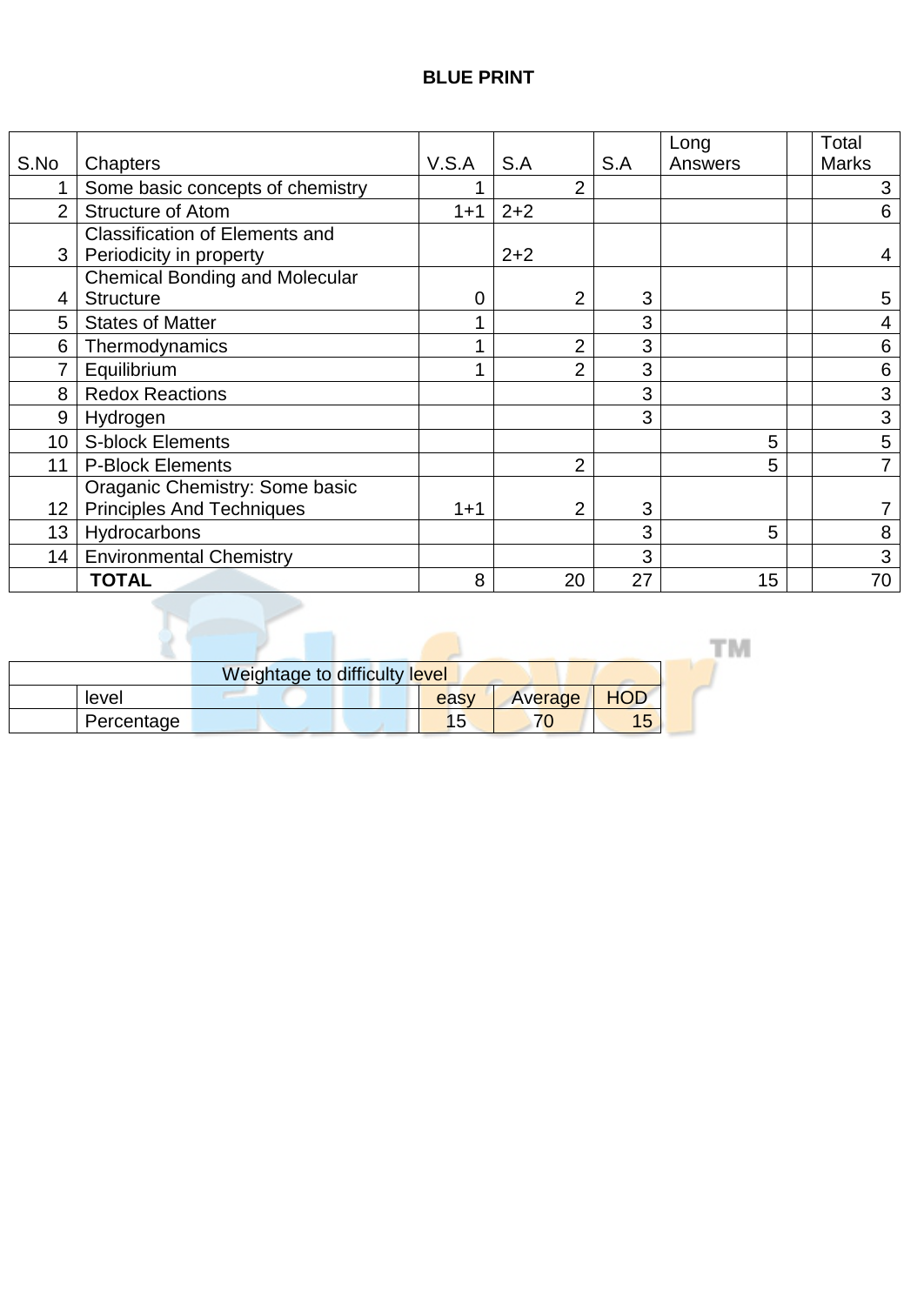# **Marking scheme**

| Q.No | Answers                                                                                                                                                                                                                                                                                                                                                                                                 |      |                                               |                                                                                   |                                 |                   |   |  |  |
|------|---------------------------------------------------------------------------------------------------------------------------------------------------------------------------------------------------------------------------------------------------------------------------------------------------------------------------------------------------------------------------------------------------------|------|-----------------------------------------------|-----------------------------------------------------------------------------------|---------------------------------|-------------------|---|--|--|
| 1    | $\frac{1}{2}$<br>As 1 mol of ethane $(C_2H_6)$ contains 2 moles of carbon atoms.<br>3 moles of ethane contains 2x3 =6 moles of carbon atom.                                                                                                                                                                                                                                                             |      |                                               |                                                                                   |                                 |                   |   |  |  |
|      | $\frac{1}{2}$<br>As 1 mole of ethane contains 6 moles of hydrogen.<br>3 moles of ethane will contains $6x3 = 18$ moles of hydrogen atom.                                                                                                                                                                                                                                                                |      |                                               |                                                                                   |                                 |                   |   |  |  |
| 2    | 1<br>$OH^-$ ions can combine with H <sup>+</sup> ions more readily than $CH_3COO^-$ ions can do.<br>Hence, $OH^-$ is a strong base. Alternatively, the conjugate acid of $CH_3COO^-$ and<br>OH <sup>-</sup> are CH <sub>3</sub> COOH and H <sub>2</sub> O. As CH <sub>3</sub> COOH is stronger acid than H <sub>2</sub> O, the<br>conjugate base of $CH_3COOH$ , viz $CH_3COO^-$ will be a weaker base. |      |                                               |                                                                                   |                                 |                   |   |  |  |
| 3    |                                                                                                                                                                                                                                                                                                                                                                                                         |      |                                               | For an isolated system $\Delta U = 0$ , then $\Delta S$ will be positive.         |                                 |                   |   |  |  |
| 4    |                                                                                                                                                                                                                                                                                                                                                                                                         |      |                                               | Valance electrons present in the outermost shell take part in the bond formation. |                                 |                   | 1 |  |  |
| 5    |                                                                                                                                                                                                                                                                                                                                                                                                         |      | hexagonal layers which slide over each other. | Graphite is used as lubricant because in graphite carbon is sp2 state forming     |                                 |                   | 1 |  |  |
| 6    |                                                                                                                                                                                                                                                                                                                                                                                                         |      | Out of $O_2NCH_2CH_2O$ and $CH_2 CH_2OH$      |                                                                                   | $O_2NCH_2CH_2O$ is more stable. |                   |   |  |  |
| 7    | Unbinilium.                                                                                                                                                                                                                                                                                                                                                                                             |      |                                               |                                                                                   |                                 |                   | 1 |  |  |
| 8    | $(p+a/v^2)(v-b)=RT$                                                                                                                                                                                                                                                                                                                                                                                     |      |                                               |                                                                                   |                                 | м                 | 1 |  |  |
| 9    | Molar mass of NaNO <sub>3</sub> = $23+14+48$ = $85g/mol$<br>$V = 50ml$                                                                                                                                                                                                                                                                                                                                  |      |                                               |                                                                                   |                                 |                   |   |  |  |
|      | $M=0.83/(85 \times 50)$<br>$=0.089M$ of NaNO <sub>3</sub><br><b>OR</b>                                                                                                                                                                                                                                                                                                                                  |      |                                               |                                                                                   |                                 |                   |   |  |  |
|      | Element                                                                                                                                                                                                                                                                                                                                                                                                 | %    | Atomic<br>mass                                | Relative no<br>of atoms                                                           | Simplest ratio                  | Whole no<br>ratio |   |  |  |
|      | Iron                                                                                                                                                                                                                                                                                                                                                                                                    | 69.9 | 56                                            | 69.9/56=1.25                                                                      | $1.25/1.25=1$                   | $\overline{2}$    | 1 |  |  |
|      | dioxygen                                                                                                                                                                                                                                                                                                                                                                                                | 30.0 | 16                                            | $30.1/16 = 1.89$                                                                  | $1.89/1.25 = 1.5$               | 3                 |   |  |  |
|      | $1 + 1$<br>Empirical formula= $Fe2O3$                                                                                                                                                                                                                                                                                                                                                                   |      |                                               |                                                                                   |                                 |                   |   |  |  |
| 10   | The smallest packet of energy of any radiations is called a quantum whereas that<br>$1 + 1$<br>of light is called photon.                                                                                                                                                                                                                                                                               |      |                                               |                                                                                   |                                 |                   |   |  |  |
| 11   | i) Be has higher $\Delta_i$ H than B because of stable configuration.<br>ii)O has lower $\Delta_i$ H than N and F because of stable configuration of 2px <sup>1</sup> 2py <sup>1</sup> 2pz <sup>1</sup>                                                                                                                                                                                                 |      |                                               |                                                                                   |                                 |                   |   |  |  |

NCERT BOOKS, Motivational Videos, Notes for All Classes and Many More...  $\mathcal{M}(\mathcal{M})$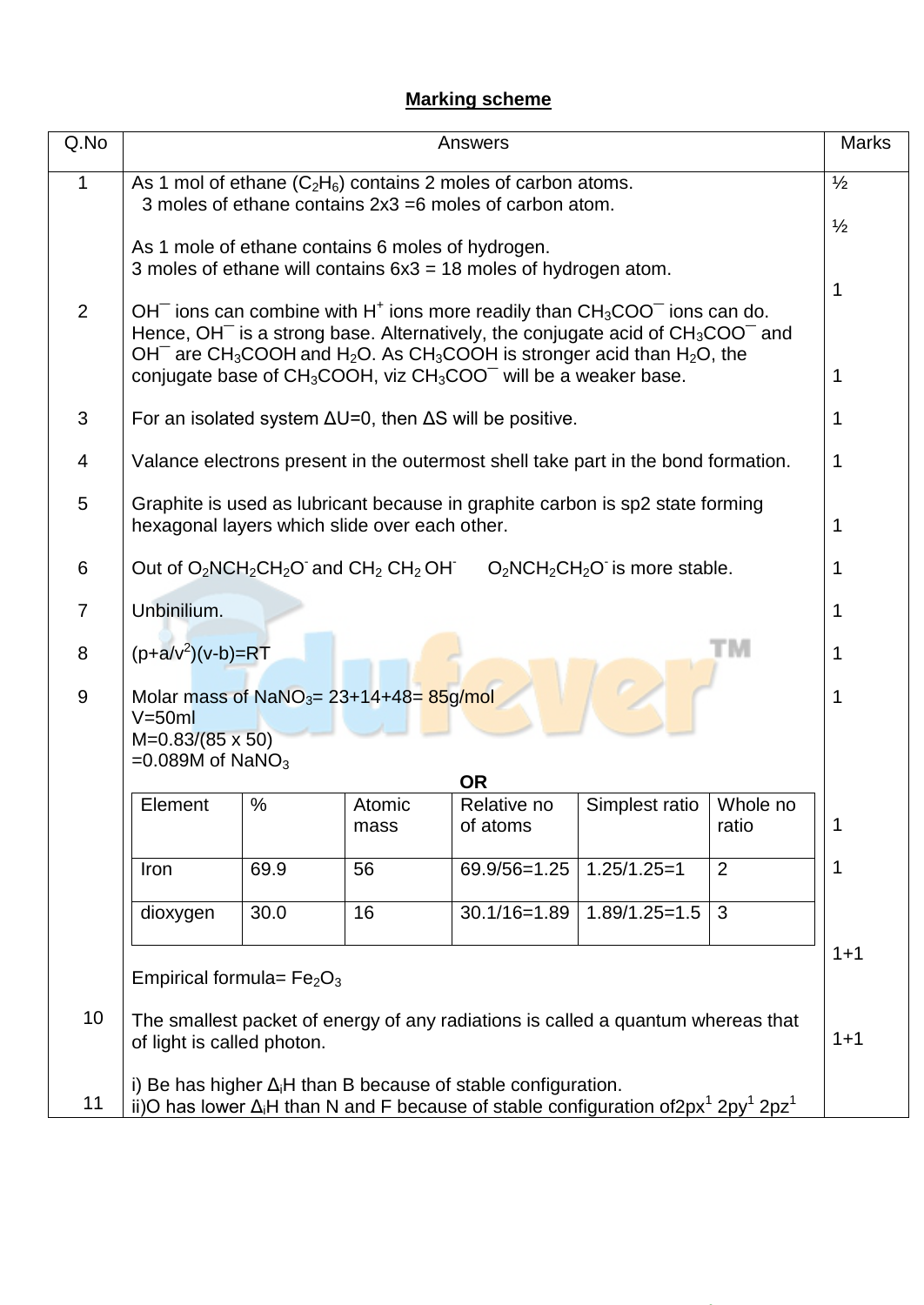|        | because of effective nuclear charge on F.                                                                                                                                                                                                                                                       |                |
|--------|-------------------------------------------------------------------------------------------------------------------------------------------------------------------------------------------------------------------------------------------------------------------------------------------------|----------------|
| 12     | $N_2 <$ CIF <sub>3</sub> <so<sub>2<k<sub>2O<lif<sub>3</lif<sub></k<sub></so<sub>                                                                                                                                                                                                                | $\overline{2}$ |
| 13     | For the reaction $\Delta G = \Delta H - T \Delta S$<br>$\Delta G$ =-10.5{-298x(-44.1x103)}                                                                                                                                                                                                      |                |
|        | $=138614.7$ X103<br>$=138.6147$ and                                                                                                                                                                                                                                                             | 1              |
| 14     | A pair of acid and base which differ from one another by a proton are said to<br>be a conjugate acid base pair.<br>$HNO2\rightarrow NO2$<br>$CN \rightarrow HCN$                                                                                                                                | $\overline{2}$ |
| 15     | $\lambda = h/mv$ .<br>According to de- Broglie relation,<br>The mass of car is very large and its wavelength or wave character is<br>negligible. So we do not see a car moving like a wave                                                                                                      | 1<br>1         |
| 16     | Second electron is to be added in an anion $O-$ , which will require extra<br>energy to overcome the repulsive forces.                                                                                                                                                                          | 2              |
| 17     | i) Number of electrons 16.<br>ii) Number of electrons 2.                                                                                                                                                                                                                                        | 1<br>1         |
| 18     | Weight of sulphur in BaSO <sub>4</sub> = $(32/233)$ X 0.4813<br>Percentage of sulphur=(32/233) X(0.4813/0.57) X100= 42.17%                                                                                                                                                                      | $\overline{2}$ |
| 19     | In $NH3$ , there is only one lone pair on $N$ -atom to repel the bond pairs<br>whereas in $H_2O$ , there are two lone pairs on $O$ -atom to repel the bond pairs.<br>Hence, the repulsion on bond pairs $\frac{inH2O}$ are greater than in NH <sub>3</sub> and hence<br>the bond angle is less. | $\overline{2}$ |
| 20.(i) | Given:<br>$d_1 = 5.46$ g/dm <sup>3</sup><br>$P_1 = 2$ bar<br>$T_1 = 27$ °C<br>at STP,                                                                                                                                                                                                           |                |
|        | $T_2 = 0$ °C<br>$P_2 = 1$ bar<br>$d_2 = ?$                                                                                                                                                                                                                                                      |                |
|        | $d_1/d_2 = P_1T_2/T_1P_2$                                                                                                                                                                                                                                                                       |                |
|        | $5.46/d2 = 2x273 / 300x1$<br>Or $d_2=3$ gdm <sup>-3</sup>                                                                                                                                                                                                                                       |                |
| (ii)   | Higher the critical temperature more easily the gas can be liquefied, i.e,<br>greater are the intermolecular forces of attraction. Hence, $CO2$ has stronger<br>intermolecular forces then CH <sub>4</sub> .                                                                                    | 1              |
| 21.    | (i) $\text{CCI}_4(I) \rightarrow \text{CCI}_4(g)$ , $\Delta H = 30.5$ kJ/mol                                                                                                                                                                                                                    | 1              |
|        |                                                                                                                                                                                                                                                                                                 |                |
|        |                                                                                                                                                                                                                                                                                                 |                |
|        |                                                                                                                                                                                                                                                                                                 |                |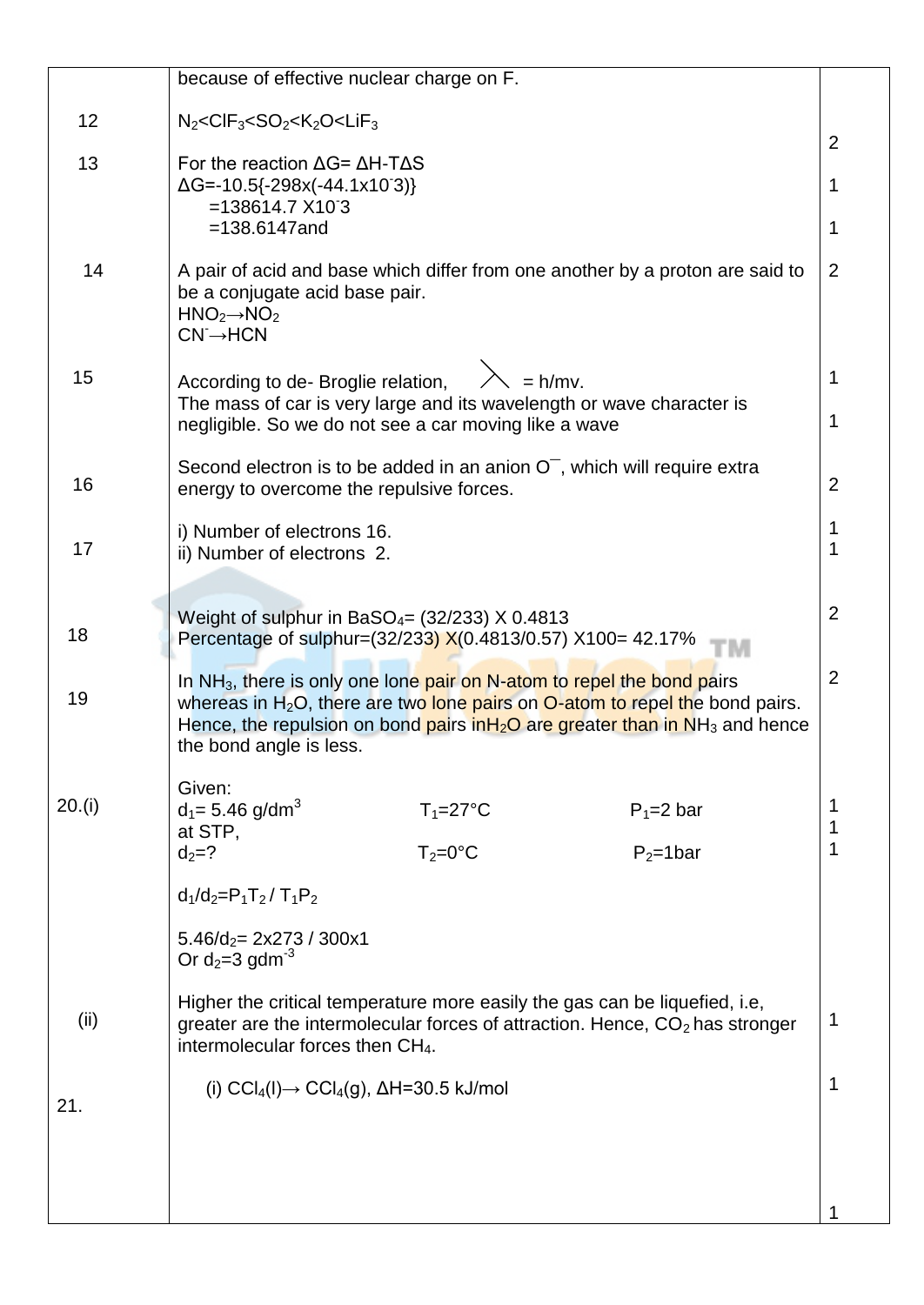|                   |      | (ii) C(s) + 2 Cl <sub>2</sub> (g)→ CCl <sub>4</sub> (l), $\Delta H$ =-135.5 kJ/mol<br>(iii) $C(s) \rightarrow C(g)$ , $\Delta H = 715.0$ kJ/mol                                                                                     |        |
|-------------------|------|-------------------------------------------------------------------------------------------------------------------------------------------------------------------------------------------------------------------------------------|--------|
|                   |      | (iv) $Cl_2(g) \rightarrow 2Cl(g)$ , $\Delta H = 242$ kJ/mol                                                                                                                                                                         |        |
|                   |      | Aim: $\text{CCI}_4(g) \rightarrow \text{C}(g) + 4\text{Cl}(g)$ , $\Delta H = ?$                                                                                                                                                     |        |
| 22.               |      | Eqn.(iii)+2 x Eqn. (iv) – Eqn. (i) – Eqn. (ii) gives the required equation with<br>$\Delta H$ =715.0 + 2(242) – 39.5 -(-135.5) kJ/mol<br>$=1304$ kJ/mol<br>Bond enthalpy of C-CI in CCI <sub>4</sub> (avg. value)=1304/4=326kJ/mol. | 1<br>1 |
|                   |      | $Q_c$ for the given reaction is:                                                                                                                                                                                                    |        |
| 23.(i)            |      | $Q_c = [NH_3]^2 / ([N_2] [H_2]^3) = (8.13/20) / (1.57/20)(1.92/20)$<br>$= 2.38 \times 10^{3}$                                                                                                                                       | 1      |
|                   |      | As $Q_c \neq K_c$ , the reaction mixture is not in equilibrium.<br>As $Q_c > K_c$ , the net reaction will be in backward direction.                                                                                                 | 1      |
| (ii)              | a.   | NaH <sub>2</sub> PO <sub>4</sub>                                                                                                                                                                                                    | 1      |
|                   | b.   | $=1(+1) + 2(+1) + 1(x) + 4(-2) = 0$                                                                                                                                                                                                 | 1      |
|                   |      | Or $x=+5$<br>Thus oxidation number of P in $Nah_2PO_4 = +5$ .                                                                                                                                                                       |        |
|                   |      | To complete the electric circuit without mixing the two solution of two half<br>cells.                                                                                                                                              | 1      |
|                   |      | Avoids the accumulation of electric charges in two half cells                                                                                                                                                                       | 1      |
|                   |      | <b>OR</b><br>$MnO4- + 8H+ + 5e- \rightarrow Mn2+ + 4H2O$ ]x2                                                                                                                                                                        | 1      |
| 24.(i)            | (a)  | $\rightarrow$ S +2H $^+$ + 2e ]x5<br>$H_2S$                                                                                                                                                                                         |        |
|                   | (b)  | $2MnO_4^-$ + 5H <sub>2</sub> S+ 6H <sup>+</sup> $\rightarrow$ 2Mn <sup>2+</sup> + 5S+ 8H <sub>2</sub> O                                                                                                                             | 1      |
|                   | (ii) | 3-Bromo-3-Chloroheptane                                                                                                                                                                                                             |        |
|                   |      |                                                                                                                                                                                                                                     | 1      |
|                   |      | Cyclohexanecarbaldehyde                                                                                                                                                                                                             |        |
| 25.               |      | OH                                                                                                                                                                                                                                  | 1      |
| i)<br>ii)<br>iii) |      |                                                                                                                                                                                                                                     | 1      |
|                   |      |                                                                                                                                                                                                                                     | 1      |
| 26.               |      | $TiH2 < CaH < BeH2$<br>F-F <d-d<h-h<br><math>H_2O &lt; MgH_2 &lt; NaH</math></d-d<h-h<br>                                                                                                                                           |        |
|                   |      |                                                                                                                                                                                                                                     |        |
|                   |      | CO binds to haemoglobin for which it has 200 times more affinity than                                                                                                                                                               |        |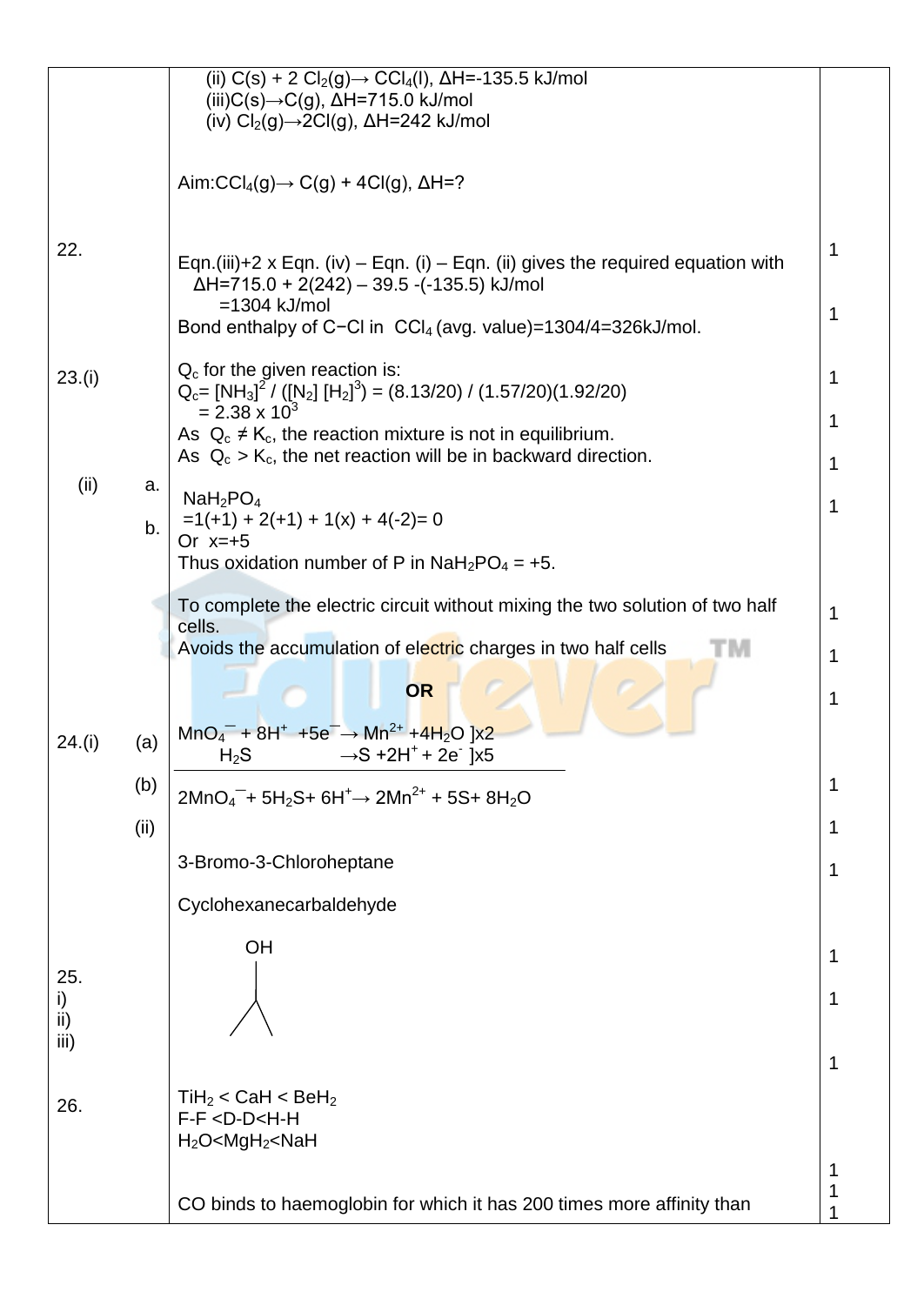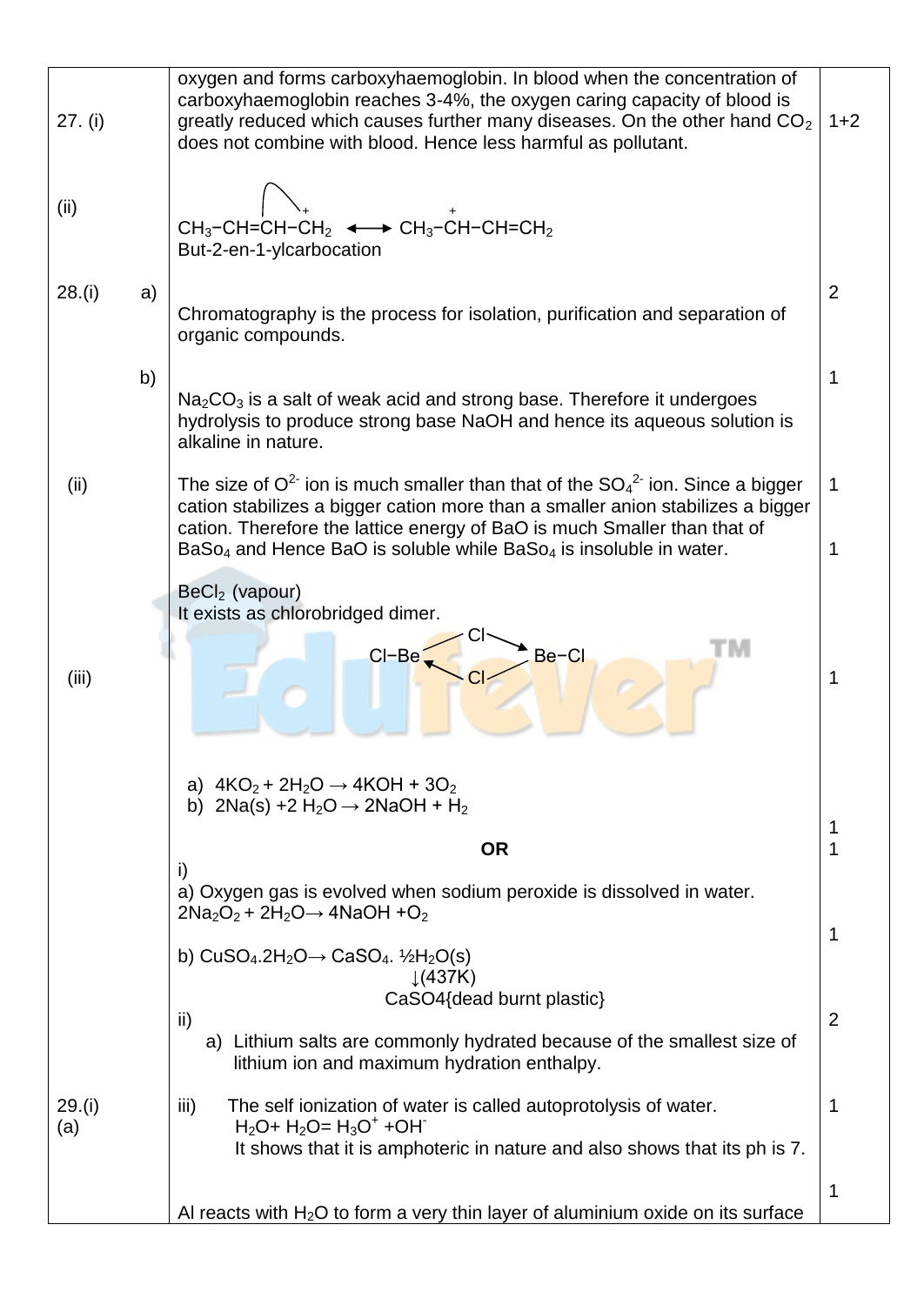